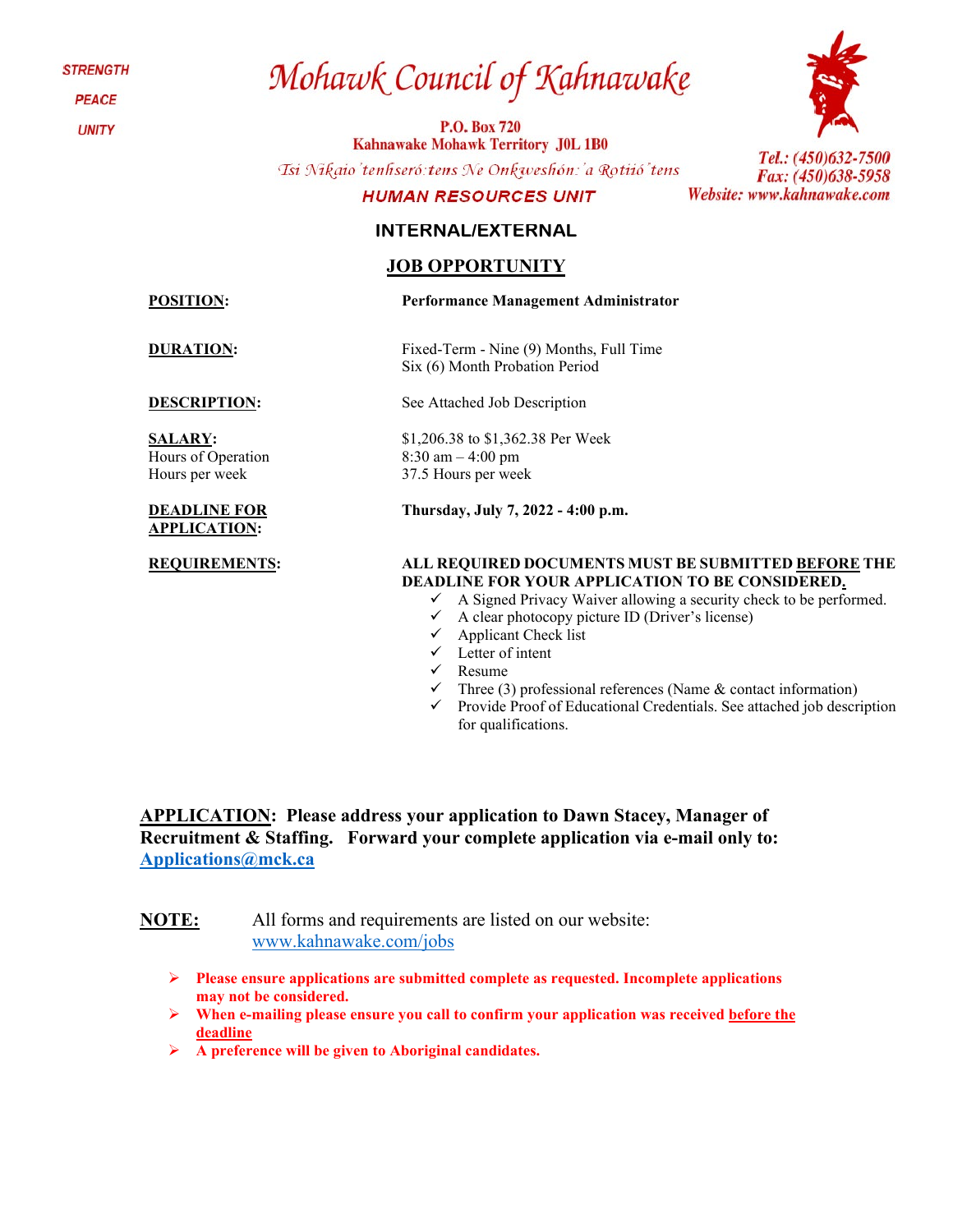# Mohawk Council of Kahnawake

**P.O. Box 720 Kahnawake Mohawk Territory J0L 1B0** Tsi Nikaio'tenhseró: tens Ne Onkweshón: 'a Rotiió' tens **HUMAN RESOURCES UNIT** 



Tel.: (450)632-7500 Fax: (450)638-5958 Website: www.kahnawake.com

| Job Title:         | Performance Management Administrator |  |  |  |
|--------------------|--------------------------------------|--|--|--|
| Division:          | Administration                       |  |  |  |
| <b>Reports To:</b> | Director of Human Resources          |  |  |  |
| Name of Incumbent: |                                      |  |  |  |
|                    |                                      |  |  |  |

**Purpose:** The Performance Management Administrator under the supervision of the Director of Human Resources is responsible for the development, implementation and administration of the performance management system and merit-based programs designed towards employee engagement and motivation.

**Cultural Identity Attributes: :** A self-disciplined, logical, compliant, individual that is accurate and detailed in approach. A systematic individual who enjoys challenging situations and has a strong desire to achieve results. Is organized, dependable, and self-reliant and comfortable in dealing with conflict resolution.

### **Roles & Responsibilities:**

**Develops and supports the implementation, administration and continuous improvement of the MCK Performance Management System to deliver a system that is transparent, well understood and motivating to the employees.**

- Identify and establish performance standards
- Designs evaluation tools that accurately reflect the performance standard of the department, unit, and organization
- Coaches managers in the performance management process and reinforces the importance of employee development, rewarding high performance and addressing low performance
- Monitors and tracks the status of employee performance appraisals ensuring timely completion by all employees/managers within the established deadlines
- Continually enhances the performance appraisal format and process to ensure a smooth implementation of the appraisal process
- Key link to employees and managers for performance management system, formal processes, and performance improvement plans.
- Develops HR Metrics Identify critical workforce requirements (i.e. skills, competencies, and performance outcomes) necessary to achieve current and future organizational/unit results.
- Updates the HRIS in respect to performance management Views and produces reports, and/or maintains Human Resources Information System records.
- Develop and implement the onboarding program to ensure successful transition for new employees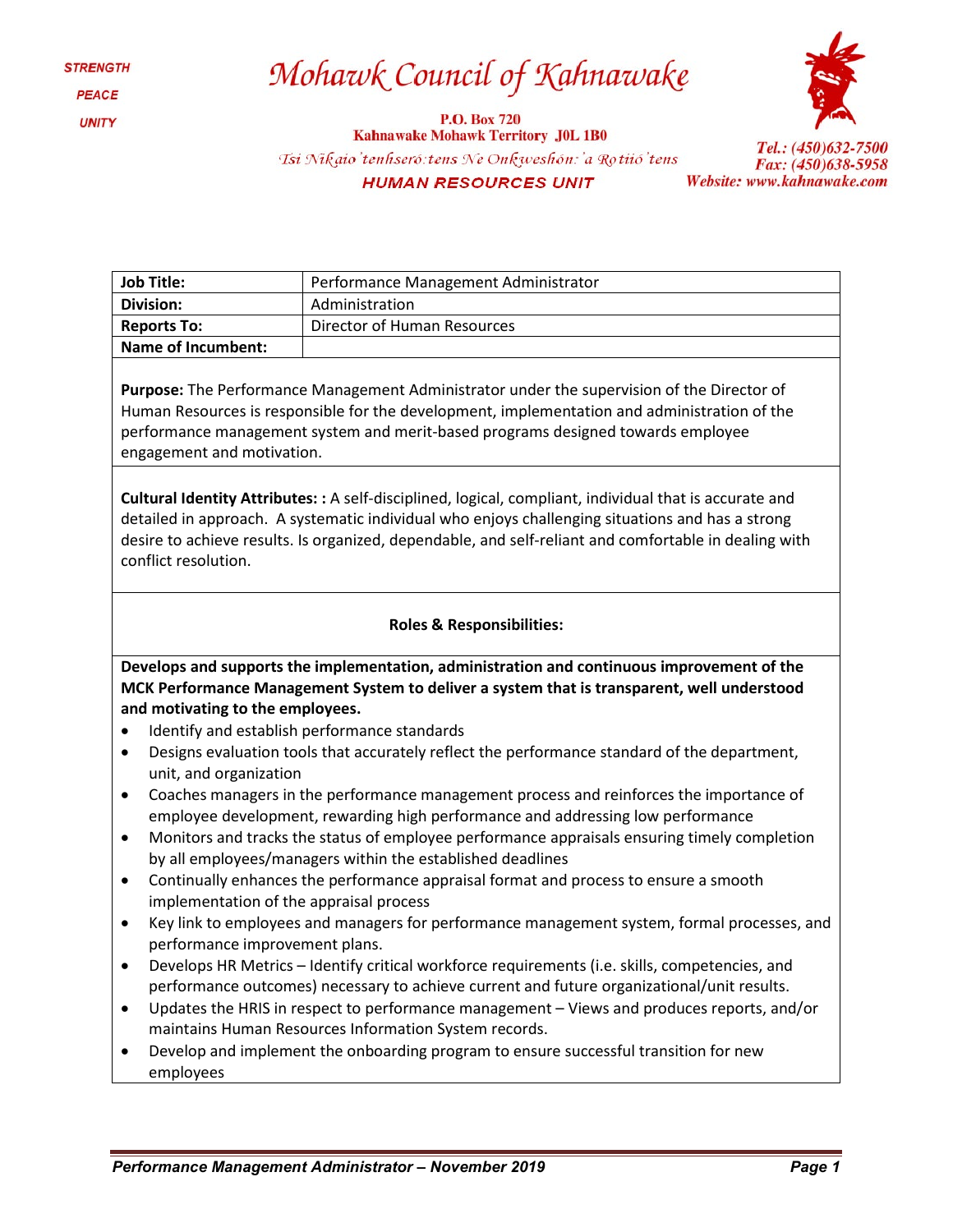# Mohawk Council of Kahnawake

**P.O. Box 720 Kahnawake Mohawk Territory J0L 1B0** Tsi Nikaio'tenhseró: tens Ne Onkweshón: 'a Rotiió' tens **HUMAN RESOURCES UNIT** 



- Develop and implement 6-week, 3 month and 6-month follow-up surveys with new employees to assist with the improvement of the onboarding program
- Conduct and analyze employee engagement surveys to develop programs and implement changes that will increase employee engagement and work satisfaction.
- Conduct exit interviews for all employees leaving the organization
- Facilitates and/or provides employee orientations to the workforce and/or management as needed.

**To manage, monitor and track Performance Improvement Plans and outcomes to provide the employee with the opportunity to succeed where possible.**

- Tracks, manages and maintains corrective, remedial or disciplinary measures identified through mediation sessions.
- Assist with the implementation of the results of the mediation processes
- Monitors and tracks the progress of remedial measures and ensures the immediate supervisor follows through to ensure transparency with employee on their progress.
- Key information link between Human Resource Preparedness and Performance Management

# **To develop and maintain all job descriptions to ensure consistency throughout the organization working in collaboration with managers and current employees.**

- Ensure all employees are provided a current job description
- Develops new/revised job descriptions with the assistance of appropriate managers
- Researches and evaluates job description formats that enhance or contribute to the performance management system
- Conducts a periodic review of job descriptions to ensure that they are current to job being performed and in the current template.
- Ensures that job descriptions are completed when:
	- o A new position is established
	- o The responsibilities of a position have changed
	- o An organizational change has occurred
	- o There are changes to the job's working conditions
	- $\circ$  The job description has been updated into a fresh template, and/or had any other edits (i.e.: KPIs added)
- Maintains a direct link with the Recruitment and Staffing manager to ensure that questions and testing is in alignment with the job description
- Conducts an evaluation on each job utilizing the Job Evaluation system and process
- Researches, develops, and enhances the job evaluation process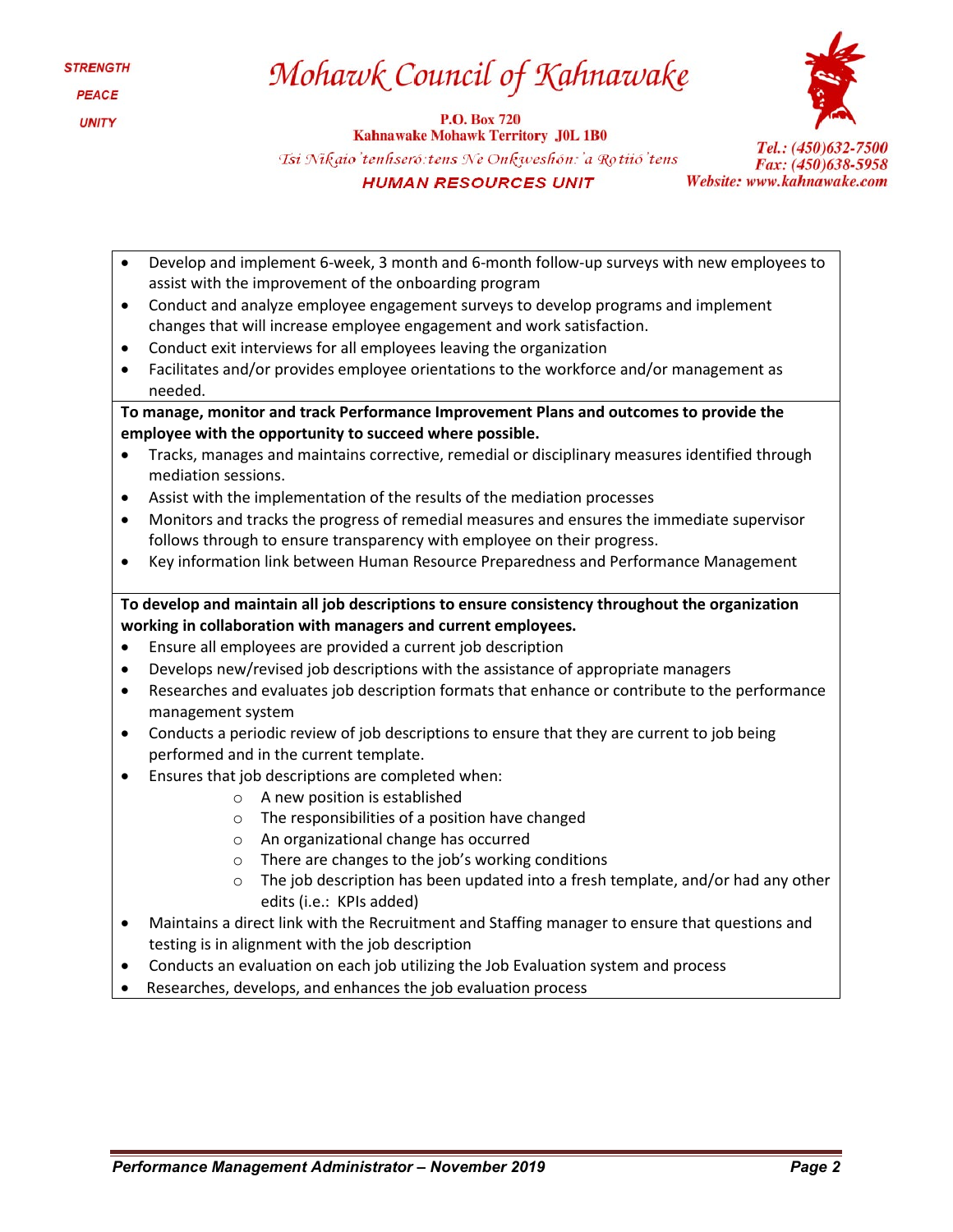# Mohawk Council of Kahnawake

**P.O. Box 720 Kahnawake Mohawk Territory J0L 1B0** Tsi Nikaio'tenhseró: tens Ne Onkweshón: 'a Rotiió'tens **HUMAN RESOURCES UNIT** 



**Develops, implements and maintains Merit based reward and recognition programs intended to optimize employee motivation and performance**

- Manages and administers the reward and recognition program
- Conducts focus groups to gather information and ensure the programs are meeting the needs of the MCK and its employees to ensure that programs are optimized to drive increased performance.
- Researches and identifies reward and recognition-based programs to enhance employee engagement.
- Communicates and promotes all programs to MCK to ensure that application is being applied consistently

*The statements herein reflect general details to describe the principle functions for this job and should not be considered an all-inclusive listing of work requirements. Individuals may perform other duties or be assigned projects associated with these responsibilities as directed by their immediate supervisor.*

### **Decision Making Authority:**

- Determines appropriate corrective, remedial, and disciplinary action according to existing policy
- Determines salary levels based on evaluation tools
- Determines if interview questions and testing are in alignment with the job description
- Determines the proper communication methods and focus group types for research purposes
- Determines performance standards

### **Accountability:**

- To ensure the Performance Management System in place is operating as effectively as possible and enhancements to the program are implemented;
- To ensure all processes are followed by managers for any disciplinary actions;
- To ensure job descriptions, the job evaluation system and performance appraisals are updated and effective;
- To ensure all performance management processes are adhered to on a timely basis;
- To ensure that Merit Based Programs are developed, implemented, and monitored on a continual basis;
- To ensure that linkages are created and maintained between the PMA, RSM, GM of HR Preparedness and GM Operations, HR;
- To ensure the effective communication of all the performance and merit-based programs;
- Ensuring the continuous improvement of the organization;
- Conducting business with internal and external clients in a tactful, discrete and courteous manner;
- Maintaining confidentiality;
- Adhering to the MCK Administration Manual-Personnel Policy and Kanien'kéha Language Initiatives.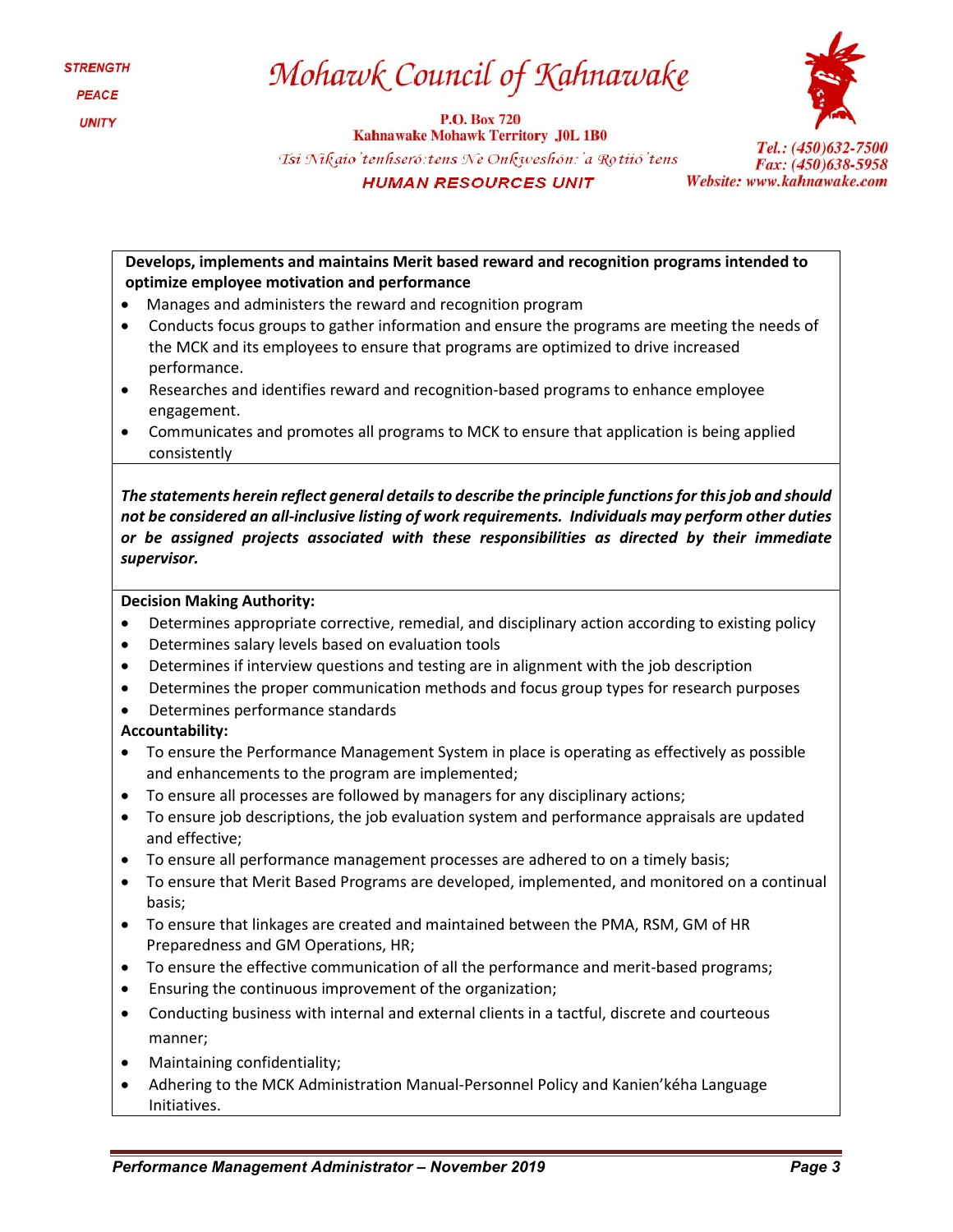# Mohawk Council of Kahnawake

**P.O. Box 720 Kahnawake Mohawk Territory J0L 1B0** Tsi Nikaio'tenhseró: tens Ne Onkweshón: 'a Rotiió' tens **HUMAN RESOURCES UNIT** 



Tel.: (450)632-7500 Fax: (450)638-5958 Website: www.kahnawake.com

### **Education & Experience:**

- $\triangleright$  Bachelor's Degree in Business Administration, Human Resources Management, or related field, plus one (1) year relevant experience;
- OR

 $\triangleright$  DEC or Certificate in Human Resources Management, plus three (3) years relevant experience; OR

 $\triangleright$  High School Diploma, plus five (5) years relevant experience with training in Human Resources

#### **Knowledge, Skills, Abilities and Other Attributes:**

- Knowledge of the Mohawk Council of Kahnawake's Human Resources and Administration, Salary Administration Manual/Personnel Policies, procedures and office operations;
- Comprehensive knowledge of personnel management theories, strategies, techniques and their applications;
- Comprehensive knowledge of hiring, salary, performance management, job evaluation, training systems and processes;
- Solutions-focused approach to challenges
- Confident presentation and public speaking skills
- Highly skilled in developing job descriptions;
- Knowledge of external programs and available resources and the ability to tap into these resources would prove invaluable;
- Project management and research skills;
- Ability to work under pressure and stress;
- Strong oral and written communication and organizational skills;
- Skill in analyzing and evaluating various HR related issues.
- Knowledge of computerized information systems used in human resources applications.
- Strong interpersonal skills and the ability to effectively communicate with a wide range of individuals
- Strong computer skills, to include database management, word processing, creating spreadsheets, e-mail, and the internet.
- Research, analytical, and critical thinking skills.
- Ability to plan, coordinate, and administer complex administrative systems and processes.
- Ability to make administrative and procedural decisions and judgments on sensitive, confidential issues.
- Records maintenance skills.
- Ability to communicate in the Kanien'kéha and French languages is an asset;
- The willingness to learn the Kanien'kéha language is required.